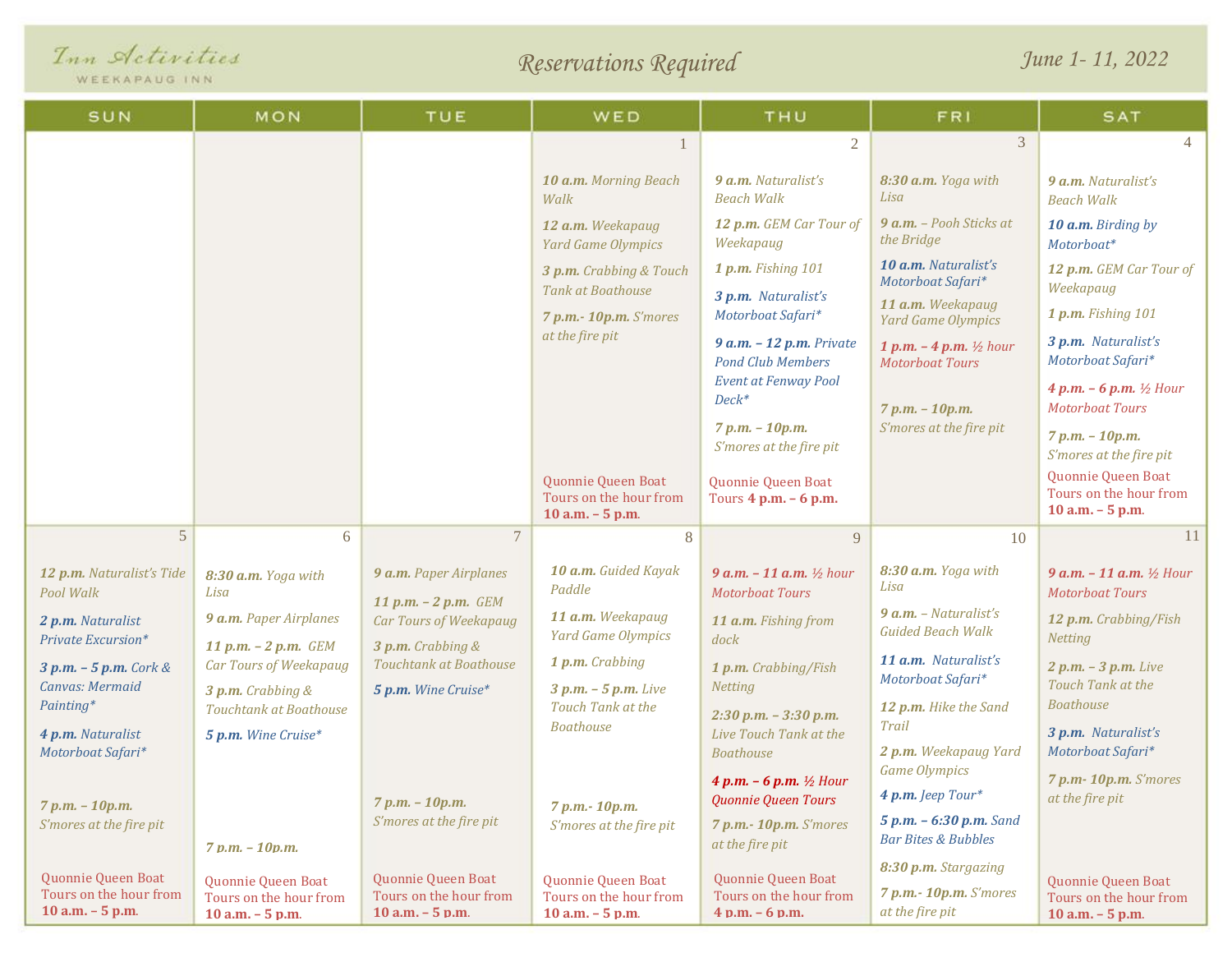#### NATURALIST

*Nature Craft: Enjoy these fun nature-themed activities geared toward adults and older children.* 

*Birding: We visit local hotspots to seek out our finefeathered friends. Outing will utilize one of the Inn vans, our open-air electric car, or perhaps a boat. Naturalist Capt. Teddy will bring along optics and local knowledge.*

*GEM Car Tour of Weekapaug: Join us for an insider's tour of Weekapaug in our new open-air electric shuttle. Bucolic lanes and lawns, beautiful homes, hidden beaches, and big views.* 

*Tour to Watch Hill: Our outing to Watch Hill makes for a perfect little interlude in a chilly day. In just over an hour, we take a delightful scenic drive around the historic village and down to the stunning lighthouse. Capt. Teddy discusses the history of the area and points out areas of interest.*

*Star Gazing: A big dark sky with lots of stars is a memorable part of the Weekapaug experience. Join the Naturalist after dark to spot stars, constellations, planets, and the moon. Our computerized telescope reveals wonders of deep space.* 

*Inn Tour: Join our Naturalist for a walk around the building. Learn about the original Inn, the Great Hurricane of '38, our current building, and recent renovations. Inn Lobby.*

*Fishing 101: Join Capt. Teddy in a hands-on fishing lesson! Learn the basics from spinning reel casting, fly-casting, knot tying, to different bait & tackle. Meet at the dock*

*Crabbing: Our little bridge by the front entrance is the best crabbing spot in town. Join the Boathouse crew in a hunt for the feisty blue-shell. Great for participants and observers. Meet at Boathouse.*

*Weekapaug Yard Game Olympics: Put your yard game skills to the test in our Yard Game Olympics. We go from the shuffleboard court to the bocce ball court, and end in a winner takes all corn-hole match.*

*S'mores at the Fire pit: A crackling fire in the back-yard fire pit, a big sky and water views. What could be better than that? Come enjoy our house made s'mores, nightly. Weather dependent.*

### WELLNESS

*Yoga with Lisa: Gentle yoga with our most experienced and sensitive instructor. Class may be in the Fenway studio or outside depending on class and conditions.*

*Naturalist's Beach Walk: Join our naturalist on a walk down the barrier beach. He will point out wildlife, interesting plants, and landmarks. The beach is beautiful and great for walking throughout the year.*

*Tide Pool Walk: Explore the rocky Atlantic shoreline and tide pools with our Naturalist. We will look at the seaweeds creatures that live in amongst the rocks.*

*Guides: The following guides are available at the front desk:*

- *Local jogging and biking maps.*
- *Points of interest map covering Mystic, CT to Newport, RI.*
- *Walker's guide to scenic downtown Westerly.*
- *Moon map for self-guided moon viewing.*
- *iPads with stargazing app.*

*Printed directions to area attractions are also available at the front desk.*

*Quonnie Queen Boat Tours – Enjoy a 30-minute pond cruise on our Elco electric boat. Tours leave from the dock right off our backyard and take in waterfront homes and sweeping salt marshes. The ride is slow, tranquil and whisper quiet. (Tickets are provided to overnight guests at check-in. They can also be purchased at front desk for \$25 each.)*

*Please enquire at guest reception or the boathouse about private boat outings*

#### INN ACTIVITIES

*\*Private Naturalist Excursion: Join Capt. Teddy on a 90 minute private excursion with your friends and family. Choose from an array of completely customizable options. Must book in advance. Choices change seasonally and are weather permitting.*

*\*Jeep Tour: Hop in our 4x4 off road Jeep Wrangler with the Naturalist and tour the surrounding beaches and secluded trails. Accessible only by 4x4 vehicles with Town Stickers. \$25/hotel guest. (Beach driving is only from Sept – May)*

*\*Napatree Point, a mile-long ribbon of sand and dune, runs west from Watch Hill towards Fisher's Island. At the turn of the century the spit was home to Ft. Mansfield, an installation of large naval guns; in 1938 dozens of homes were destroyed in the great hurricane. Today "Naps" is a conservation area and a wonderful place to see shore birds, including American Oyster Catchers. Join us on a 3 hour tour of this remarkable site. \$30 per person.*

*\*Naturalist's Motorboat Tour: Join Capt. Teddy for a one-hour exploration of the salt pond in our shallow-draft motorboat. It is an exciting way to explore the lagoon and is great at getting into the best areas to view wildlife. Trips limited to six. (Tickets may be purchased at front desk for \$25 each.)*

*\*Wine Cruise: When the sun is low in the sky, join Capt. Teddy at the dock for a 50-minute booze cruise with friends and family. Enjoy a glass, or a bottle, of champagne with a cheese board on the calm evening waters of Quonnie Pond. (Tickets may be purchased at front desk for \$45/each.) Upgrades available*

*\*Cork & Canvas:*

*\*Paid Activity*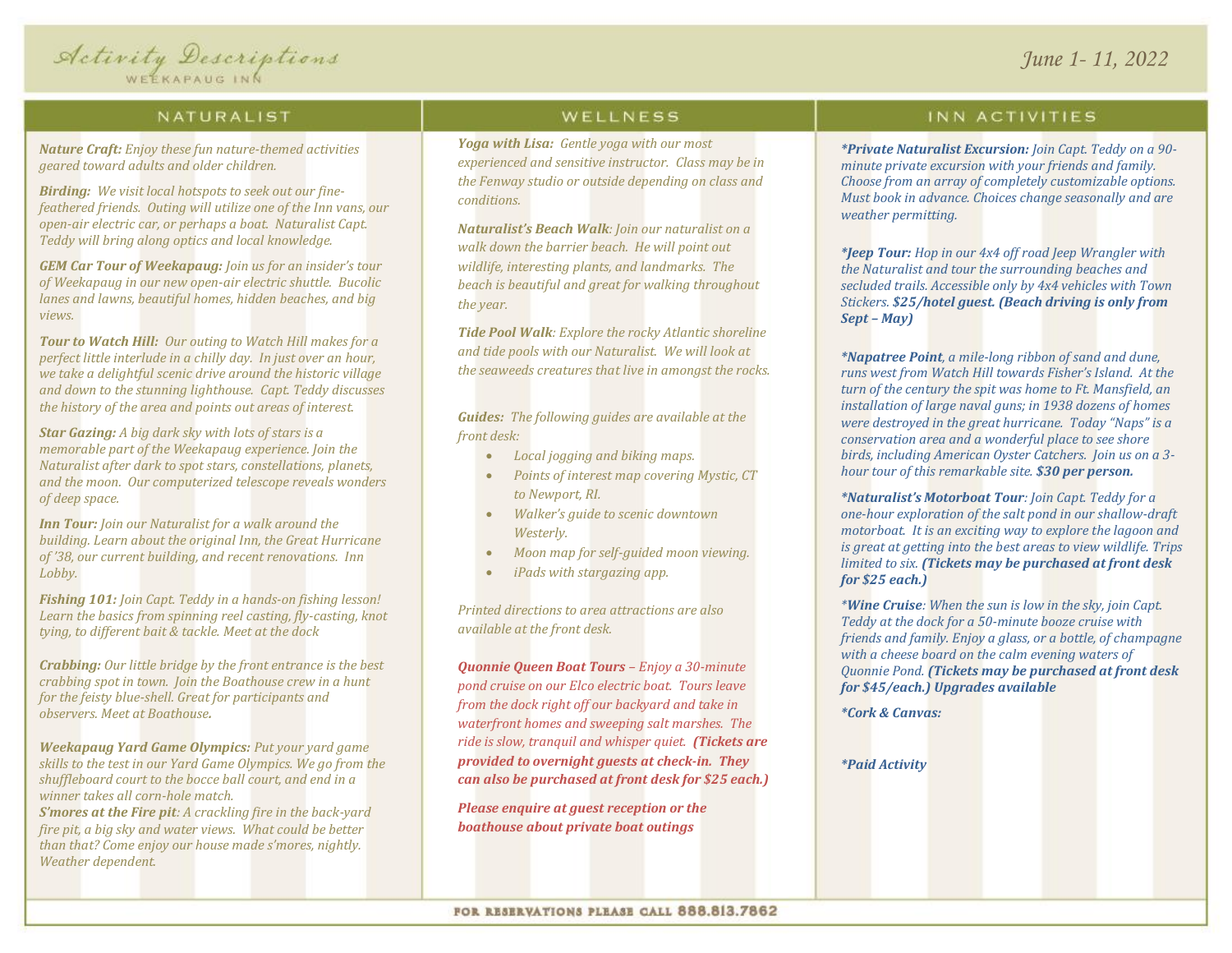| Inn Activities |  |
|----------------|--|
|----------------|--|

WEEKAPAUG INN

# *Reservations Required*

*June 12 - 25, 2022*

| <i>MEEUWLWOG IMM</i>                                                                                                                                                                                                                                                                |                                                                                                                                                                                                                                                                                                 |                                                                                                                                                                                                                                                                                                                    |                                                                                                                                                                                                                         |                                                                                                                                                                                                                                                                                                                              |                                                                                                                                                                                                                                                                                                                                                                                |                                                                                                                                                                                                                                                                                                                                                          |
|-------------------------------------------------------------------------------------------------------------------------------------------------------------------------------------------------------------------------------------------------------------------------------------|-------------------------------------------------------------------------------------------------------------------------------------------------------------------------------------------------------------------------------------------------------------------------------------------------|--------------------------------------------------------------------------------------------------------------------------------------------------------------------------------------------------------------------------------------------------------------------------------------------------------------------|-------------------------------------------------------------------------------------------------------------------------------------------------------------------------------------------------------------------------|------------------------------------------------------------------------------------------------------------------------------------------------------------------------------------------------------------------------------------------------------------------------------------------------------------------------------|--------------------------------------------------------------------------------------------------------------------------------------------------------------------------------------------------------------------------------------------------------------------------------------------------------------------------------------------------------------------------------|----------------------------------------------------------------------------------------------------------------------------------------------------------------------------------------------------------------------------------------------------------------------------------------------------------------------------------------------------------|
| SUN                                                                                                                                                                                                                                                                                 | MON                                                                                                                                                                                                                                                                                             | TUE                                                                                                                                                                                                                                                                                                                | WED                                                                                                                                                                                                                     | THU                                                                                                                                                                                                                                                                                                                          | <b>FRI</b>                                                                                                                                                                                                                                                                                                                                                                     | <b>SAT</b>                                                                                                                                                                                                                                                                                                                                               |
| 12                                                                                                                                                                                                                                                                                  | 13                                                                                                                                                                                                                                                                                              | 14                                                                                                                                                                                                                                                                                                                 | 15                                                                                                                                                                                                                      | 16                                                                                                                                                                                                                                                                                                                           | 17                                                                                                                                                                                                                                                                                                                                                                             | 18                                                                                                                                                                                                                                                                                                                                                       |
| 10 a.m. Guided Kayak<br>Excursion<br>12 p.m. Weekapaug<br><b>Yard Game Olympics</b><br>3 p.m. Naturalist<br>Motorboat Safari*<br>4 p.m. Jeep Tour*<br>7 p.m. - 10p.m.<br>S'mores at the fire pit                                                                                    | $8:30$ a.m. $-Yoga$ w/ Lisa<br>9 a.m. Naturalist's<br><b>Beach walk</b><br>11 a.m. Quonnie Queen<br><b>Boat Tour</b><br>12 p.m. Naturalist's<br>Motorboat Safari*<br>1 p.m. $-$ 3 p.m. $\frac{1}{2}$ Hour<br><b>GEM Car Tour of</b><br>Weekapaug<br>7 p.m. - 10 p.m.<br>S'mores at the fire pit | 10 a.m. Guided Kayak<br>Excursion<br>10 a.m. Motorboat<br>Safari*<br>12 p.m. Fish Netting/<br>Crabbing<br>$2 p.m. - 3 p.m.$<br>Live Touch Tank at the<br><b>Boathouse</b><br>4 p.m. $-6$ p.m. $\frac{1}{2}$ hour<br><b>Motorboat Tours</b><br>6 p.m. Wine Cruise*<br>$7 p.m. - 10 p.m.$<br>S'mores at the fire pit | 10 a.m. Guided Kayak<br>Paddle<br>11 a.m. Weekapaug<br><b>Yard Game Olympics</b><br>1 p.m. Crabbing<br>$3 p.m. - 5 p.m.$ Live<br>Touch Tank at the<br><b>Boathouse</b><br>$7 p.m. - 10 p.m.$<br>S'mores at the fire pit | 9 $a.m. - 11 a.m.$ ½ hour<br><b>Motorboat Tours</b><br>11 a.m. Guided Kayak<br><b>Excursion</b><br>1 p.m. Crabbing<br>$2:30$ p.m. $-3:30$ p.m.<br>Live Touch Tank at the<br><b>Boathouse</b><br>4 p.m. $-6$ p.m. $\frac{1}{2}$ Hour<br><b>GEM Car Tours of</b><br>Weekapaug<br>$7 p.m. - 10 p.m.$<br>S'mores at the fire pit | 8:30 a.m. - Yoga w/ Lisa<br>9 $a.m. - 11 a.m.$ $\frac{1}{2}$ Hour<br>Quonnie Queen Tours<br>11 a.m. Naturalist's<br>Motorboat Safari*<br>12 p.m. Nautical Knots<br>2 p.m. Fish Netting<br>3 p.m. Guided bike tour<br>of Weekapaug<br>5 p.m. $- 7$ p.m. $\frac{1}{2}$ hour<br><b>Motorboat Tours</b><br>$7 p.m. - 10 p.m.$ S'mores<br>at the fire pit<br>8:30 p.m. - Stargazing | <b>9 a.m.</b> - Crabbing/Fish<br><b>Netting</b><br>10 a.m. Live Touch Tank<br>at the Boathouse<br>11 a.m. Naturalist's<br>Motorboat Safari<br>2 p.m. $-$ 4 p.m. $\frac{1}{2}$ Hour<br><b>GEM Car Tour of</b><br>Weekapaug<br>$7 p.m. - 10 p.m.$ S'mores<br>at the fire pit                                                                               |
| Quonnie Queen Boat<br>Tours: 10am, 1pm,<br>2pm, 5pm                                                                                                                                                                                                                                 |                                                                                                                                                                                                                                                                                                 | Quonnie Queen Boat<br>Tours on the hour from<br>$10 a.m. - 5 p.m.$                                                                                                                                                                                                                                                 | Quonnie Queen Boat<br>Tours on the hour from<br>$10 a.m. - 5 p.m.$                                                                                                                                                      | Quonnie Queen Boat<br>Tours on the hour from<br>$10 a.m. - 5 p.m.$                                                                                                                                                                                                                                                           |                                                                                                                                                                                                                                                                                                                                                                                | Quonnie Queen Boat<br>Tours on the hour from<br>$10 a.m. - 5 p.m.$                                                                                                                                                                                                                                                                                       |
| 19                                                                                                                                                                                                                                                                                  | 20                                                                                                                                                                                                                                                                                              | 21                                                                                                                                                                                                                                                                                                                 | 22                                                                                                                                                                                                                      | 23                                                                                                                                                                                                                                                                                                                           | 24                                                                                                                                                                                                                                                                                                                                                                             | 25                                                                                                                                                                                                                                                                                                                                                       |
| 9 a.m. Guided Kayak<br>Excursion<br>10 a.m. Crabbing/Fish<br><b>Netting</b><br>12 p.m. Touch Tank at<br>the boathouse<br>1 p.m. Kite Decorating<br>2 p.m. Kite Flying at<br>boathouse.<br>5 p.m. Naturalist's<br>Motorboat Safari*<br>$7 p.m. - 10 p.m.$<br>S'mores at the fire pit | $8:30$ a.m. $-Yoga$ w/ Lisa<br>9 a.m. Naturalist's<br><b>Beach walk</b><br>11 a.m. Quonnie Queen<br><b>Boat Tour</b><br>12 p.m. Naturalist's<br>Motorboat Safari*<br>1 p.m. $-$ 3 p.m. $\frac{1}{2}$ Hour<br><b>GEM</b> Car Tour of<br>Weekapaug<br>7 p.m. - 10 p.m.<br>S'mores at the fire pit | <b>9 a.m.</b> $-$ <b>12 p.m.</b> $\frac{1}{2}$ hour<br><b>Motorboat Tours</b><br>11 a.m. - Telescope view<br>from Weekapaug Point<br>3 p.m. - Fish Netting<br>$4:30$ p.m. - Touch Tank<br>at Boathouse<br>6 p.m. Wine Cruise*<br>$7 p.m. - 10 p.m.$<br>S'mores at the fire pit                                     | 10 a.m. Morning Beach<br>Walk<br>11 a.m. Weekapaug<br><b>Yard Game Olympics</b><br>1 p.m. Crabbing<br>$3 p.m. - 5 p.m.$ Live<br>Touch Tank at the<br><b>Boathouse</b><br>$7 p.m. - 10 p.m.$<br>S'mores at the fire pit  | $9$ a.m. - Naturalist's<br>Tide-pool Walk<br>11 a.m. Kite Decorating<br>and Flying<br>2 p.m. GEM Car Tour of<br>Weekapaug<br>3 p.m. Naturalist Hike<br>4 p.m. Guided Kayak<br>Tour<br>5 p.m. GEM Car Tour of<br>Weekapaug<br>6 p.m. Wine Cruise*<br>$7 p.m. - 10 p.m.$<br>S'mores at the fire pit                            | $8:30$ a.m. $-Yoga$ w/ Lisa<br>9:30 a.m. - Pooh Sticks<br>at the Bridge<br>11 a.m. Naturalist's<br>Motorboat Safari*<br>1 p.m. - Nautical Knots<br>2 p.m. - Fish Netting<br>$3 p.m. - 5 p.m. - Touch$<br>Tank by the Outdoor Bar<br>6 p.m. - Wine Cruise*<br>$7 p.m. - 10 p.m.$<br>S'mores at the fire pit                                                                     | 9 a.m. Guided bike tour<br>of Weekapaug<br>11 a.m. Motorboat<br>Safari*<br>12 p.m. - Nature Craft:<br><b>Beach Stone Jewelry</b><br>2 p.m. Weekapaug Walk<br>3 p.m. $-$ 4 p.m. $\frac{1}{2}$ hour<br><b>GEM Car Tours of</b><br>Weekapaug<br>4 p.m. $-6$ p.m. $\frac{1}{2}$ hour<br><b>Motorboat Tours</b><br>7 p.m. - 10p.m.<br>S'mores at the fire pit |
| Quonnie Queen Boat<br>Tours: 11am, 3pm,<br>4pm                                                                                                                                                                                                                                      | Quonnie Queen Boat<br>Tours: 10am, 1pm,<br>2pm, 4pm                                                                                                                                                                                                                                             | Quonnie Queen Boat<br>Tours on the hour from<br>$10 a.m. - 5 p.m.$                                                                                                                                                                                                                                                 | Quonnie Queen Boat<br>Tours on the hour from<br>$10$ a.m. $-5$ p.m.                                                                                                                                                     | Quonnie Queen Boat<br>Tours on the hour from<br>$10 a.m. - 5 p.m.$                                                                                                                                                                                                                                                           | Quonnie Queen Boat<br>Tours on the hour from<br>$10 a.m. - 5 p.m.$                                                                                                                                                                                                                                                                                                             | Quonnie Queen Boat<br>Tours on the hour from<br>$10$ a.m. $-5$ p.m.                                                                                                                                                                                                                                                                                      |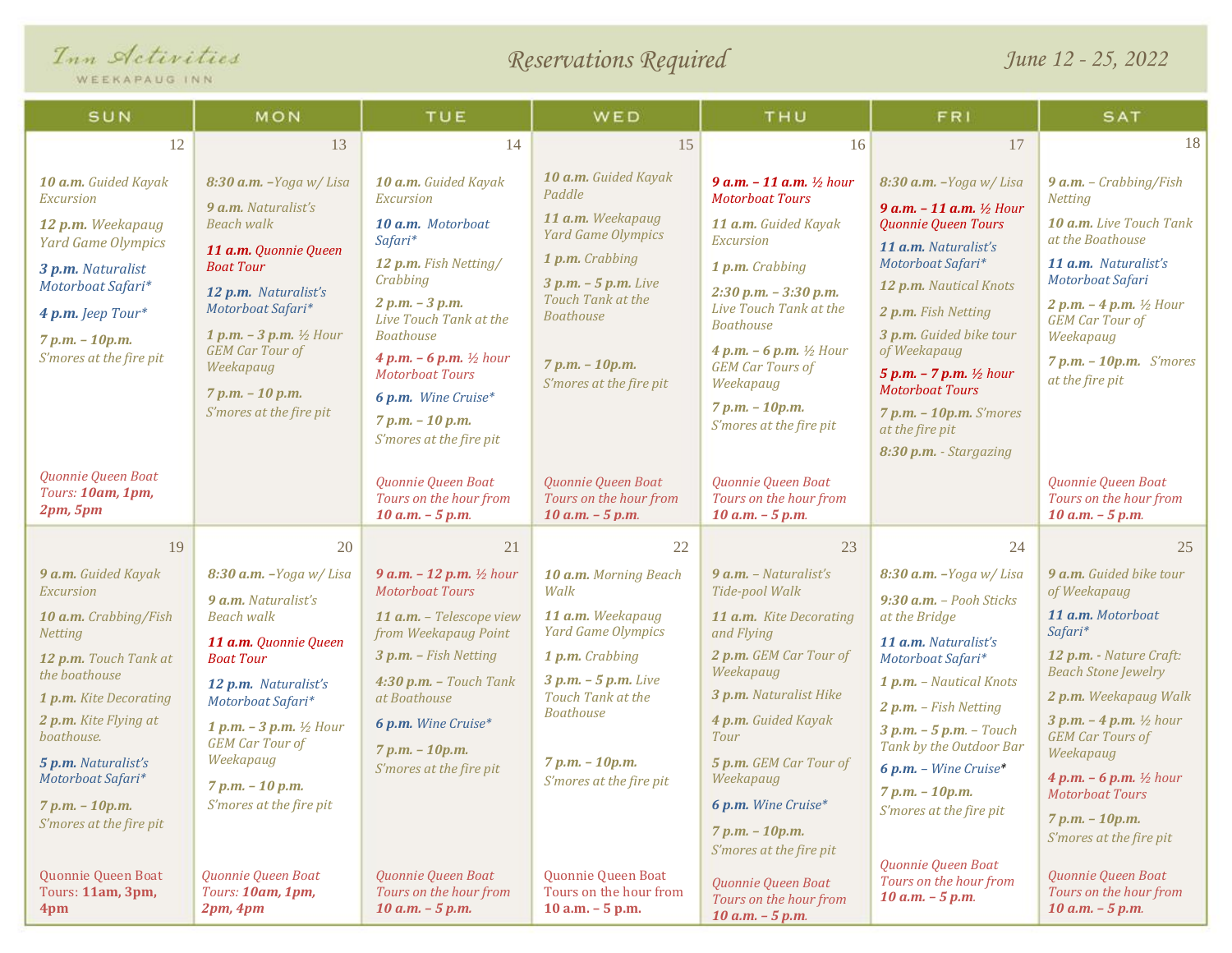

#### NATURALIST

*Nature Craft: Enjoy these fun nature-themed activities geared toward adults and older children.*

*Tide Pool Walk: Explore the rocky Atlantic shoreline and tide pools with our Naturalist. We will look at seaweeds and creatures that live in amongst the rocks.*

*Fish Netting: Help pull our 25-foot seine net to shore and then pick out little fish, shrimp, and crabs. Hands-on fun and learning. Meet at the Boathouse.*

*Touch Tank: The Naturalist and his staff display live sea creatures that have been collected throughout the day from around the pond.*

*Crabbing: Our little bridge by the front entrance is the best crabbing spot in town. Join the Boathouse crew in a hunt for the feisty blue-shell. Great for participants and observers. Meet at Boathouse.*

*GEM Car Tour of Weekapaug: Take in the views and lovely lanes of Weekapaug in our open-air electric car. Half-hour tour. Room for five passengers.*

*Telescope View from Weekapaug Point: A quick ¼ mile walk to Weekapaug Point, where we train the spotting scope on points of note within our view.* 

*Guided Kayak Paddle: Join our experts for a localknowledge tour through the most scenic parts of the salt pond.*

*Nautical Knots: Come learn how to tie some of the most useful sailor's knots. Our knot boards make practicing fun and convenient.*

*Scavenger Hunt for Kids: Meet at the Boathouse for a fun hunt around the Inn property.*

*Paper Airplanes: Decorate pre-printed airplane patterns, then fold them and fly them across the backyard or off the deck. Fun for all ages.*

### WELLNESS

*Yoga with Lisa: Gentle yoga with our most experienced and sensitive instructor. Class may be in the Fenway studio or outside depending on class and conditions.*

*Naturalist's Beach Walk: Join our naturalist on an hour-long walk down the barrier beach. He will point out wildlife, interesting plants, and landmarks. The beach is beautiful and great for walking throughout the year.*

*Guides: The following guides are available at the front desk:*

- *Local jogging and biking maps.*
- *Points of interest map covering Mystic, CT to Newport, RI.*

• *Walker's guide to downtown Westerly. Printed directions to area attractions are also available at the front desk.*

*Quonnie Queen Boat Tours – Enjoy a 30-minute pond cruise on our Elco electric boat. Tours leave from the dock right off our backyard and take in waterfront homes and sweeping salt marshes. (Tickets are provided to overnight guests at check-in. They can also be purchased at front desk for \$25 each.)*

*Please enquire at guest reception or the boathouse about private boat outings*

#### INN ACTIVITIES

**S'mores at the Fire pit**: A crackling fire in the back-yard fire pit, a big sky and water views. What could be better than that? Come enjoy our house made s'mores, nightly. Weather dependent.

**\*Naturalist's Motorboat Tour**: Join Capt. Teddy for a one-hour exploration of the salt pond in our shallowdraft motorboat. It is an exciting way to explore the lagoon and view wildlife. Trips limited to six. **(Tickets may be purchased at front desk for \$25 each.)**

\***Wine Cruise**: When the sun is low in the sky, join Capt. Teddy at the dock for a 50-minute booze cruise with friends and family. Enjoy a glass, or a bottle, of champagne with a cheese board on the calm evening waters of Quonnie Pond. **(Tickets may be purchased at front desk for \$45/each.) Upgrade available** 

#### **\*Paid Activity**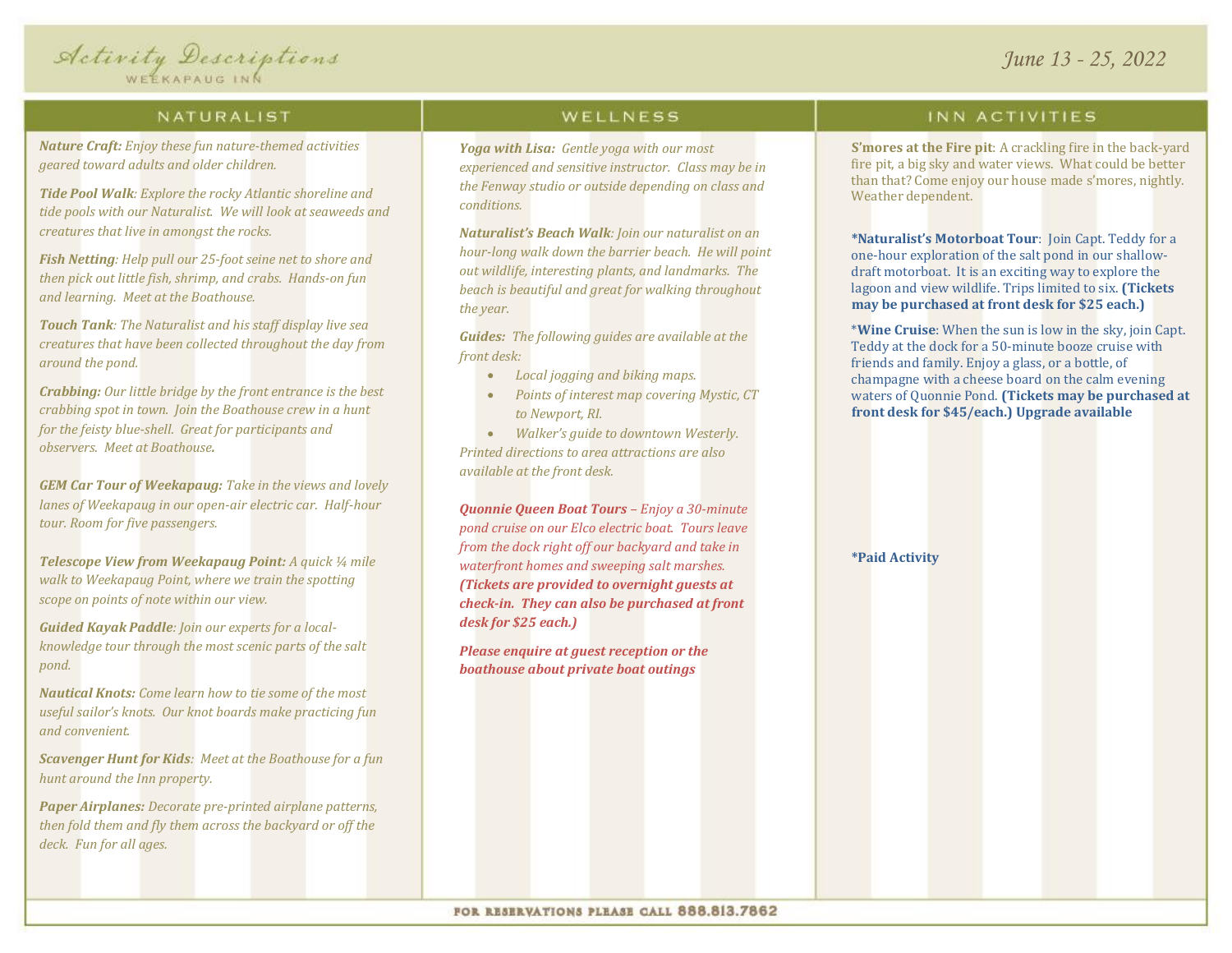| Inn Activities<br>WEEKAPAUG INN                                                                                                                                                                                                                                                                                     |                                                                                                                                                                                                                                                                                                           | Reservations Required                                                                                                                                                                                                                                                                        |                                                                                                                                                                                                         |                                                                                                                                                                                                                                                            | June 26 - 30, 2022 |            |  |
|---------------------------------------------------------------------------------------------------------------------------------------------------------------------------------------------------------------------------------------------------------------------------------------------------------------------|-----------------------------------------------------------------------------------------------------------------------------------------------------------------------------------------------------------------------------------------------------------------------------------------------------------|----------------------------------------------------------------------------------------------------------------------------------------------------------------------------------------------------------------------------------------------------------------------------------------------|---------------------------------------------------------------------------------------------------------------------------------------------------------------------------------------------------------|------------------------------------------------------------------------------------------------------------------------------------------------------------------------------------------------------------------------------------------------------------|--------------------|------------|--|
| SUN                                                                                                                                                                                                                                                                                                                 | MON                                                                                                                                                                                                                                                                                                       | TUE                                                                                                                                                                                                                                                                                          | WED                                                                                                                                                                                                     | THU                                                                                                                                                                                                                                                        | <b>FRI</b>         | <b>SAT</b> |  |
| 26<br>9 a.m. Guided Kayak<br>Excursion<br>11 a.m. Crabbing<br>$12:30$ p.m. - Touch<br>Tank at the boathouse<br>1 p.m. $-$ 3 p.m. $\frac{1}{2}$ hour<br><b>Motorboat Tours</b><br>4 p.m. Naturalist's<br><b>Beach Walk</b><br>6 p.m. Wine Cruise*<br>7 p.m.- 10p.m. S'mores<br>at the fire pit<br>Quonnie Queen Boat | 27<br>8:30 a.m. - Yoga w/ Lisa<br>9 a.m. Naturalist's<br><b>Beach walk</b><br>11 a.m. Quonnie Queen<br><b>Boat Tour</b><br>12 p.m. Naturalist's<br>Motorboat Safari*<br><b>1 p.m.</b> $-$ 3 p.m. $\frac{1}{2}$ Hour<br><b>GEM Car Tour of</b><br>Weekapaug<br>7 p.m. - 10 p.m.<br>S'mores at the fire pit | 28<br>10 a.m. Guided Kayak<br>Excursion<br>11 a.m. - Telescope view<br>from Weekapaug Point<br>1 p.m. - Scavenger Hunt<br>for Kids<br>3 p.m. Naturalist's<br>Motorboat Safari*<br>4 p.m. Jeep Tour*<br>6 p.m. Naturalist's<br><b>Beach Walk</b><br>7 p.m.- 10p.m. S'mores<br>at the fire pit | 29<br>10 a.m. Nautical Knots<br>12 p.m. Crabbing<br>$1 p.m. - 3 p.m.$ Live<br>Touch Tank at the<br><b>Boathouse</b><br>4 p.m. GEM Car Tour of<br>Weekapaug<br>7 p.m.- 10p.m. S'mores<br>at the fire pit | 30<br>9 a.m. Guided Kayak<br>Tour<br>11 a.m. Kite Decorating<br>and Flying<br>2 p.m. GEM Car Tour of<br>Weekapaug<br>3 p.m. Naturalist Hike<br>4 p.m. GEM Car Tour of<br>Weekapaug<br>5 p.m. Wine Cruise*<br>$7 p.m. - 10 p.m.$<br>S'mores at the fire pit |                    |            |  |
| Tours on the hour from<br>10 a.m. - 5 p.m.                                                                                                                                                                                                                                                                          | Quonnie Queen Boat<br>Tours: 11am                                                                                                                                                                                                                                                                         | Quonnie Queen Boat<br>Tours on the hour from<br>$10$ a.m. $-5$ p.m.                                                                                                                                                                                                                          | Quonnie Queen Boat<br>Tours on the hour from<br>10 a.m. - 5 p.m.                                                                                                                                        |                                                                                                                                                                                                                                                            |                    |            |  |